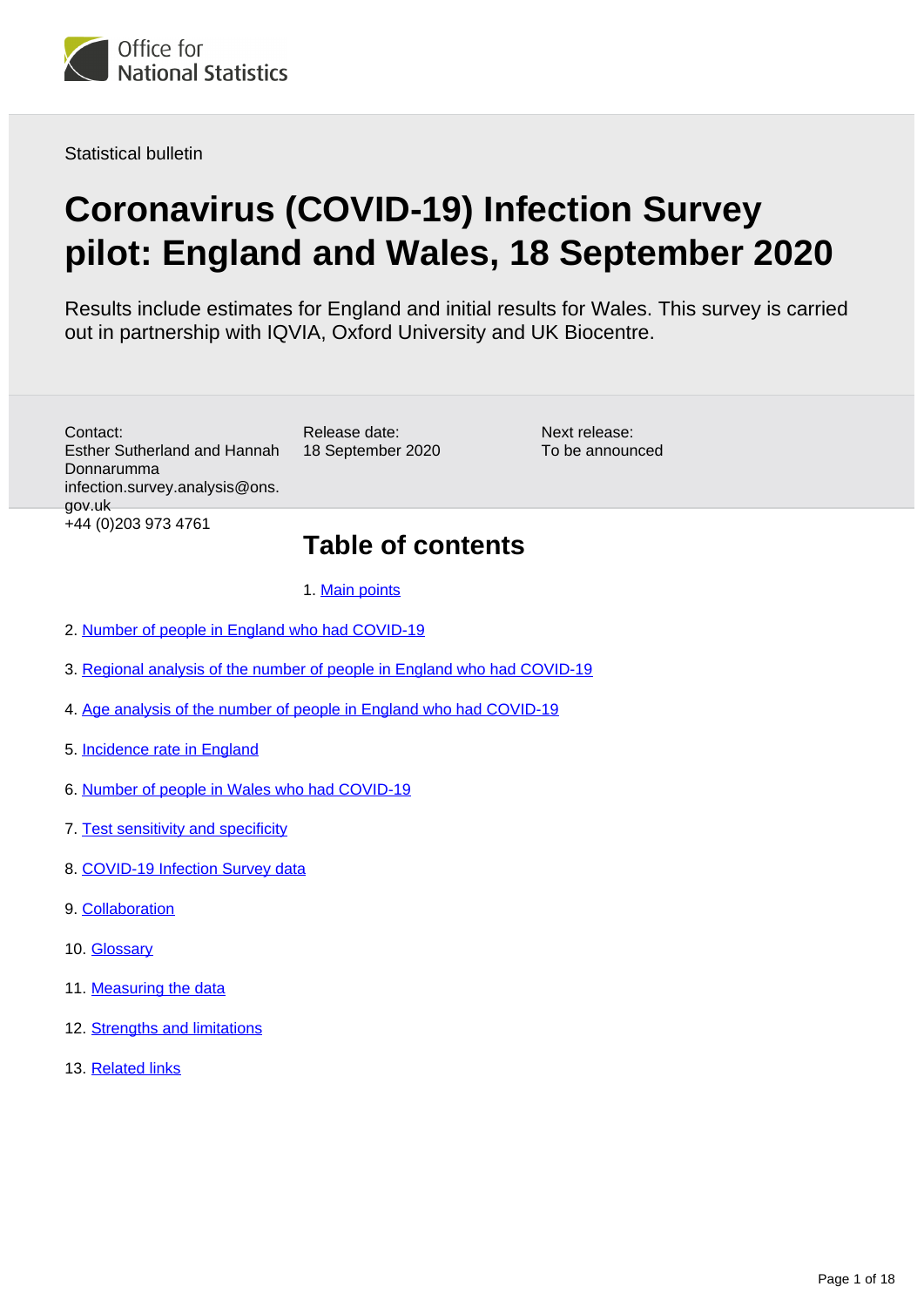## <span id="page-1-0"></span>**1 . Main points**

- An estimated 59,800 people (95% credible interval: 46,900 to 75,200) within the community population in England had the coronavirus (COVID-19) during the most recent week, from 4 to 10 September 2020, equating to around 1 in 900 people (95% credible interval: 1 in 1,200 to 1 in 700).
- The estimate shows the number of infections has increased in recent weeks.
- In recent weeks, there has been clear evidence of an increase in the number of people testing positive for COVID-19 aged 2 to 11 years, 17 to 24 years and 25 to 34 years.
- There is evidence of higher infection rates in the North West and London.
- During the most recent week (4 to 10 September 2020), we estimate there were around 1.10 (95% credible interval: 0.77 to 1.51) new COVID-19 infections for every 10,000 people per day in the community population in England, equating to around 6,000 new cases per day (95% credible interval: 4,200 to 8,300).
- The estimates show that the incidence rate for England has increased in recent weeks.
- During the most recent week (4 to 10 September 2020), we estimate that 1,500 people in Wales had COVID-19 (95% credible interval: 400 to 3,900), which is around 1 in 2,000 people (95% credible interval: 1 in 8,200 to 1 in 800).

In this bulletin, we refer to the number of current COVID-19 infections within the community population; community in this instance refers to private residential households and it excludes those in hospitals, care homes or other institutional settings.

We use current COVID-19 infections to mean testing positive for SARS-CoV-2, with or without having symptoms, on a swab taken from the nose and throat.

All analysis was produced with our research partners at the University of Oxford.

### **How the data in this bulletin can be used**

The data can be used for:

- estimating the number of current positive cases in the community, including cases where people do not report having any symptoms
- identifying differences in numbers of positive cases between different regions
- estimating the number of new cases and change over time in positive cases

The data cannot be used for:

- measuring the number of cases and infections in care homes, hospitals and other institutional settings
- estimating the number of positive cases and new infections in smaller geographies, such as towns and cities
- providing information about recovery time of those infected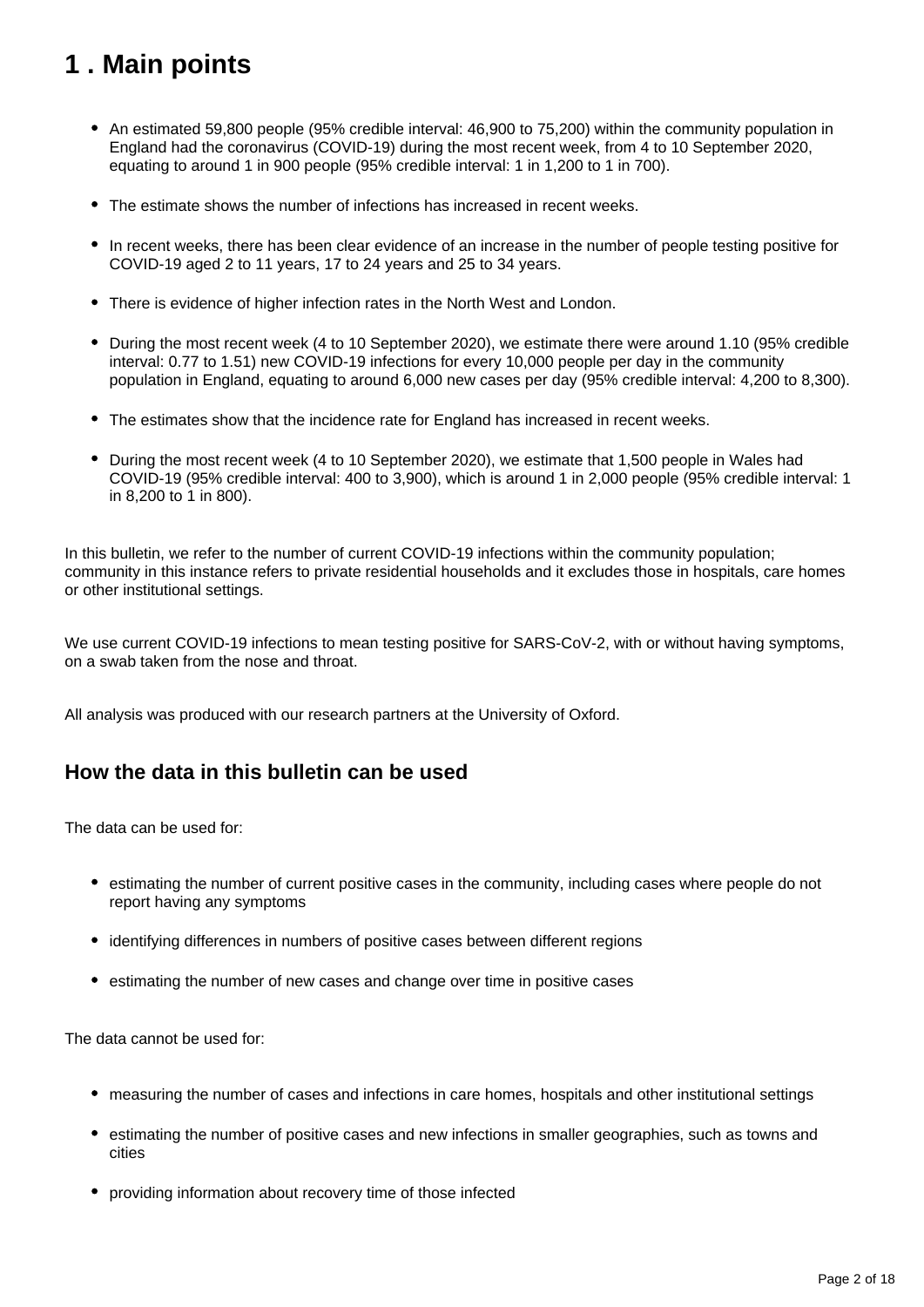## <span id="page-2-0"></span>**2 . Number of people in England who had COVID-19**

During the most recent week of the study, we estimate that 59,800 people in England had the coronavirus (COVID-19) (95% credible interval: 46,900 to 75,200).<sup>1</sup> This equates to 0.11% (95% credible interval: 0.09% to 0.14%) of the population in England or around 1 in 900 people (95% credible interval: 1 in 1,200 to 1 in 700). This is based on statistical modelling of the trend in rates of positive nose and throat swab results.

Estimates of infection rates over time are presented in Figure 1. While the percentage of people testing positive for COVID-19 has decreased since the start of the study (26 April 2020), the most recent modelled estimate shows the number of infections has increased in recent weeks.

The modelled estimates for the latest six-week period are based on 208,730 swab tests collected over this period. During these weeks, 136 people from 118 households tested positive.

To provide stability in estimates, we advise using estimates we published in previous bulletins as these are our official estimates of the rate and spread of COVID-19 infections in the community in England. Both these and the modelled estimates are presented in Figure 1 and are used to interpret change over time.

As this is a household survey, our figures do not include people staying in hospitals, care homes or other institutional settings. In these settings, rates of COVID-19 infection are likely to be different. More information about rates of COVID-19 in care homes can be found in [Impact of coronavirus in care homes in England: 26 May](https://www.ons.gov.uk/peoplepopulationandcommunity/healthandsocialcare/conditionsanddiseases/articles/impactofcoronavirusincarehomesinenglandvivaldi/latest)  [to 19 June 2020](https://www.ons.gov.uk/peoplepopulationandcommunity/healthandsocialcare/conditionsanddiseases/articles/impactofcoronavirusincarehomesinenglandvivaldi/latest).

#### **Figure 1: The most recent modelled estimate shows the number of infections in England has increased in recent weeks**

**Estimated percentage of the population in England testing positive for the coronavirus (COVID-19) on nose and throat swabs since 26 April 2020**

- 1. These results are provisional and subject to revision.
- 2. The break distinguishes between the latest six-week estimates and the earlier period. The earlier estimates will be updated periodically. Using data from only the most recent six weeks in the model enables us to continue to provide timely results.
- 3. All estimates are subject to uncertainty, given that a sample is only part of the wider population. The model used to provide these estimates is a Bayesian model: these provide 95% credible intervals. A credible interval gives an indication of the uncertainty of an estimate from data analysis. 95% credible intervals are calculated so that there is a 95% probability of the true value lying in the interval.
- 4. Official reported estimates are plotted at a reference point believed to be most representative of the given week. Details of which day was used for each week can be found in the [dataset](https://www.ons.gov.uk/peoplepopulationandcommunity/healthandsocialcare/conditionsanddiseases/datasets/coronaviruscovid19infectionsurveydata) that accompanies this bulletin.
- 5. Modelled estimates include all swab results that are available at the time the official estimates are produced. Additional swab tests that become available after this are included in subsequent models, meaning that modelled estimates can change slightly as additional data is included.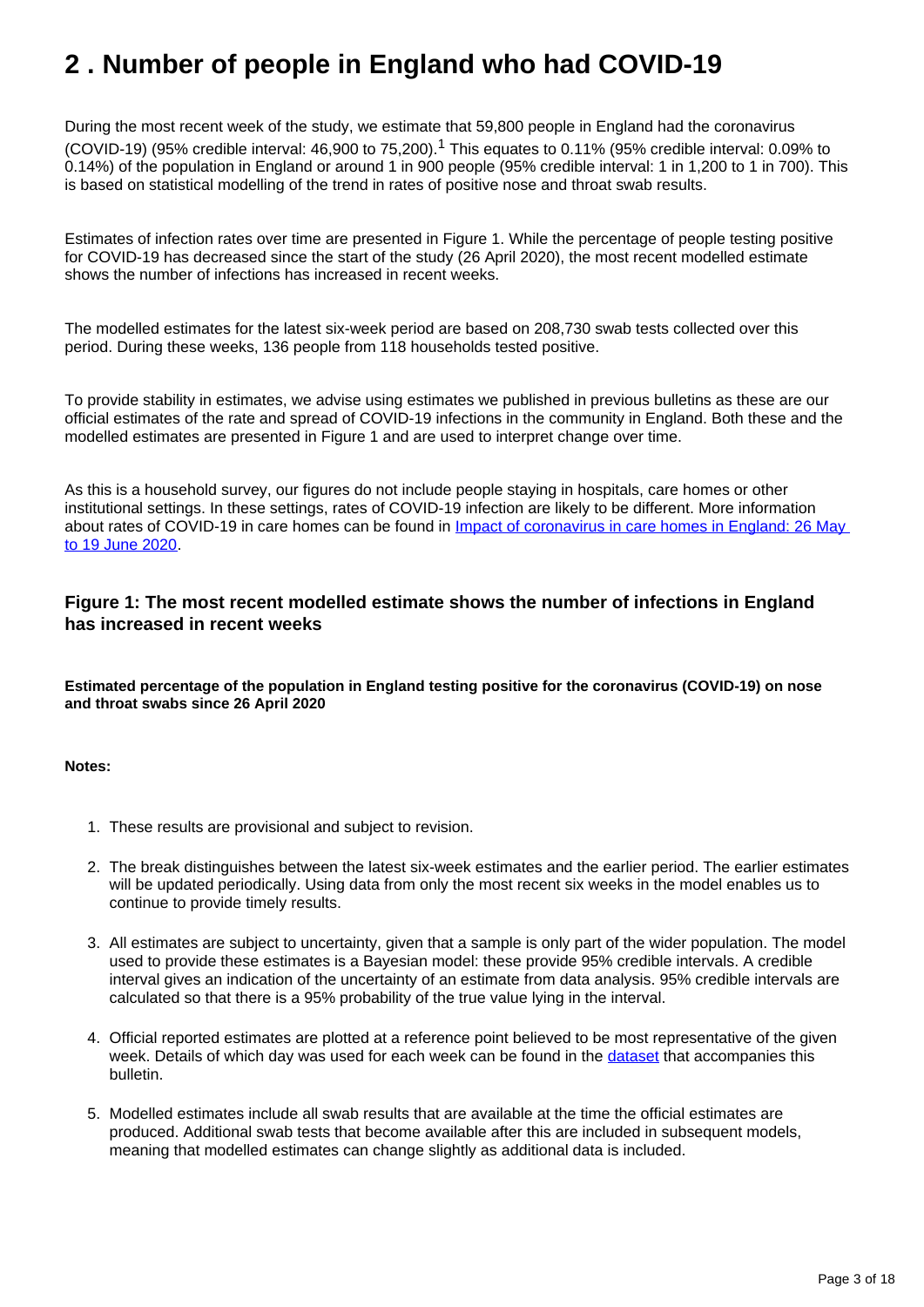#### [.XLSX](https://www.ons.gov.uk/visualisations/dvc986/prvwrapper/datadownload.xlsx)

The estimates for non-overlapping 14-day periods (which underpin our modelled official estimates) are presented in Figure 2 and the [dataset](https://www.ons.gov.uk/peoplepopulationandcommunity/healthandsocialcare/conditionsanddiseases/datasets/coronaviruscovid19infectionsurveydata) that accompanies this bulletin. These 14-day estimates are provided for context. While the [confidence intervals](https://www.ons.gov.uk/methodology/methodologytopicsandstatisticalconcepts/uncertaintyandhowwemeasureit#confidence-interval) for these estimates are overlapping, they show a similar trend to the modelled estimates in Figure 1: that the most recent estimate shows the number of infections has increased in recent weeks. The 14-day time periods presented in Figure 2 overlap with those presented in the data tables in our [previous publication](https://www.ons.gov.uk/peoplepopulationandcommunity/healthandsocialcare/conditionsanddiseases/bulletins/coronaviruscovid19infectionsurveypilot/latest), so direct comparisons are not possible.

The percentage testing positive in the latest 14-day period (28 August to 10 September 2020) was 0.13% (95% confidence interval: 0.10% to 0.17%).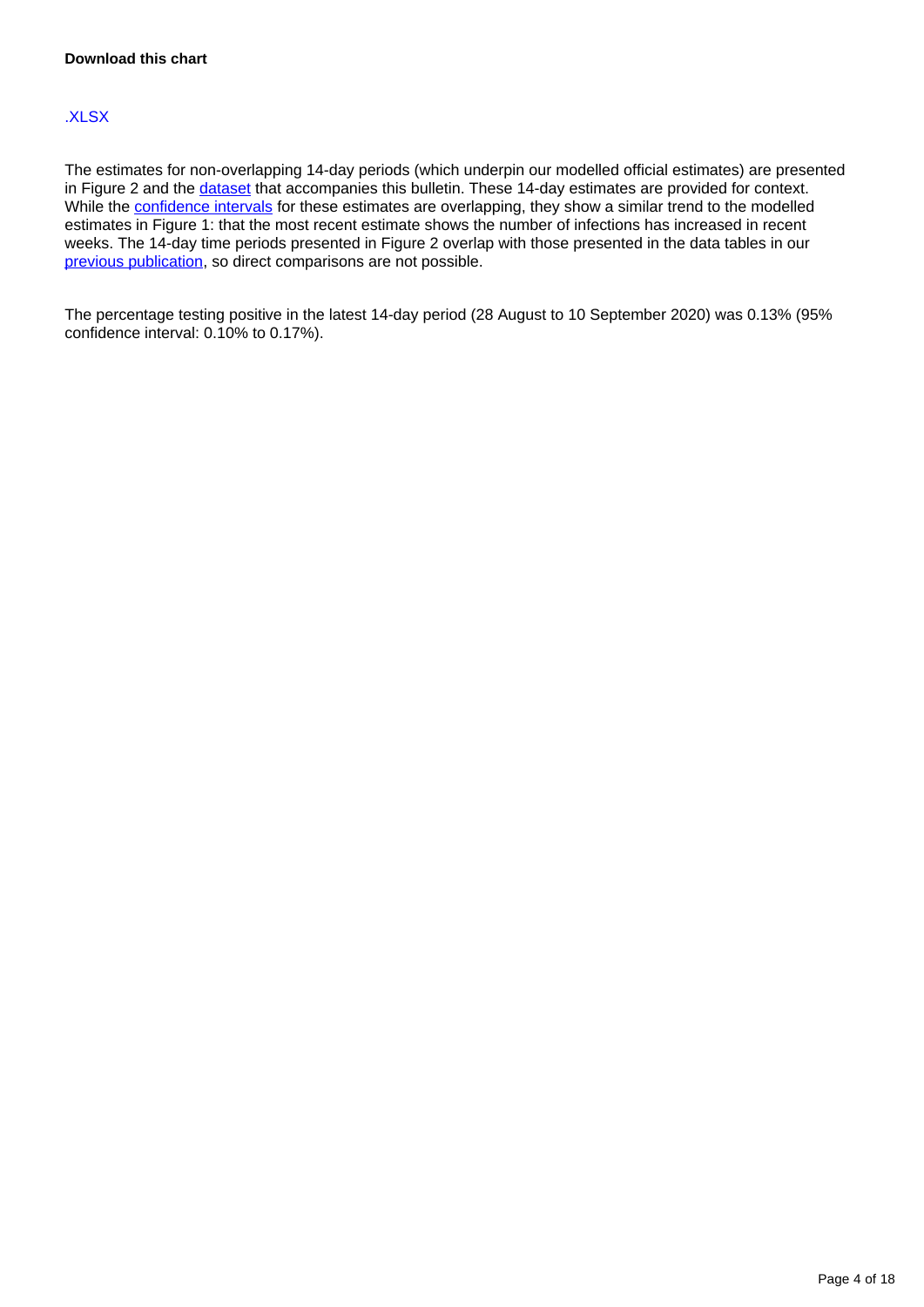#### **Figure 2: The weighted fortnightly estimate to 10 September (which underpin our modelled official estimates) shows an increase in the percentage of people testing positive in England**

**Estimated percentage of the population in England testing positive for the coronavirus (COVID-19) by non-overlapping 14-day periods between 8 May and 10 September 2020**

## Figure 2: The weighted fortnightly estimate to 10 September (which underpin our modelled official estimates) shows an increase in the percentage of people testing positive in England

Estimated percentage of the population in England testing positive for the coronavirus (COVID-19) by non-overlapping 14-day periods between 8 May and 10 September 2020



#### **Source: Office for National Statistics – Coronavirus (COVID-19) Infection Survey**

#### **Notes:**

- 1. All results are provisional and subject to revision.
- 2. These statistics refer to infections reported in the community, by which we mean private households. These figures exclude infections reported in hospitals, care homes and/or other institutional settings.

Information about how the modelled and 14-day non-overlapping estimates are calculated can be found in our [methods article](https://www.ons.gov.uk/peoplepopulationandcommunity/healthandsocialcare/conditionsanddiseases/methodologies/covid19infectionsurveypilotmethodsandfurtherinformation#14-day-estimates).

We are continuously refining and looking to improve our modelling and presentations. We would welcome any feedback via email: [infection.survey.analysis@ons.gov.uk](mailto:infection.survey.analysis@ons.gov.uk).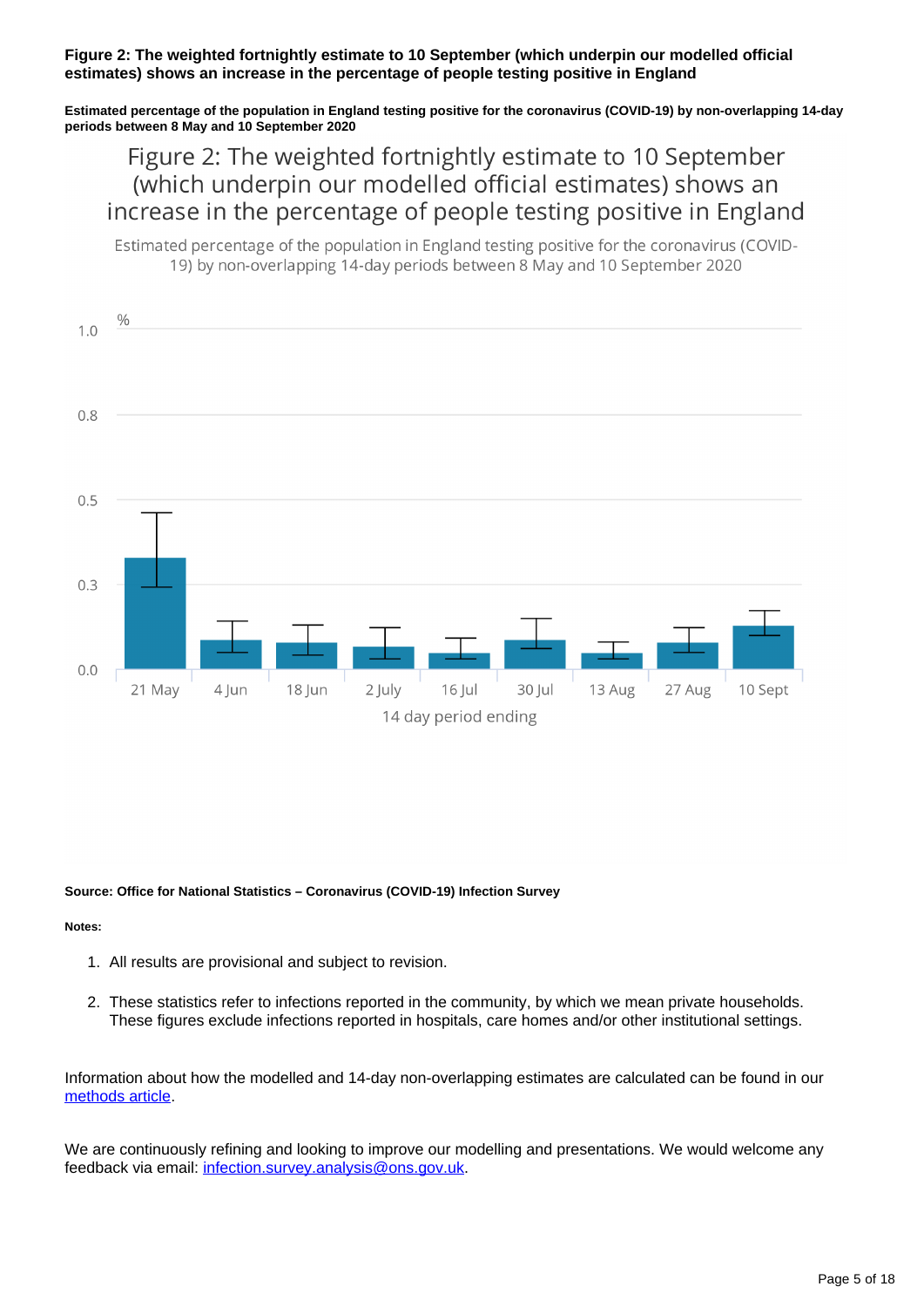For information about the potential impact of false-positive and false-negative test results, see our [methods article](https://www.ons.gov.uk/peoplepopulationandcommunity/healthandsocialcare/conditionsanddiseases/methodologies/covid19infectionsurveypilotmethodsandfurtherinformation#test-sensitivity-and-specificity) . We estimate that when different test sensitivity and specificity rates are taken into account, the number of people testing positive for COVID-19 would be fairly similar to the main estimate presented in this section.

#### **More about coronavirus**

- Find the latest on [coronavirus \(COVID-19\) in the UK.](https://www.ons.gov.uk/peoplepopulationandcommunity/healthandsocialcare/conditionsanddiseases)
- All ONS analysis, summarised in our [coronavirus roundup.](https://www.ons.gov.uk/peoplepopulationandcommunity/healthandsocialcare/conditionsanddiseases/articles/coronaviruscovid19roundup/latest)
- View [all coronavirus data.](https://www.ons.gov.uk/peoplepopulationandcommunity/healthandsocialcare/conditionsanddiseases/datalist)
- Find out how we are [working safely in our studies and surveys.](https://www.ons.gov.uk/news/statementsandletters/ensuringyoursafetyduringcovid19)

**Notes for Number of people in England who had COVID-19:**

1. This is based on model estimates from the reference point of the most recent week (4 to 10 September 2020), Monday 7 September 2020. More information on reference dates can be found in [Section 11:](https://www.ons.gov.uk/peoplepopulationandcommunity/healthandsocialcare/conditionsanddiseases/bulletins/coronaviruscovid19infectionsurveypilot/englandandwales18september2020#measuring-the-data)  [Measuring the data.](https://www.ons.gov.uk/peoplepopulationandcommunity/healthandsocialcare/conditionsanddiseases/bulletins/coronaviruscovid19infectionsurveypilot/englandandwales18september2020#measuring-the-data)

## <span id="page-5-0"></span>**3 . Regional analysis of the number of people in England who had COVID-19**

In the data used to produce these estimates, the number of people sampled in each region who tested positive for the coronavirus (COVID-19) is low relative to England overall. This means there is a higher degree of uncertainty in the regional estimates for this period, as indicated by larger credible intervals.

During the most recent week of the study (4 to 10 September 2020), there is evidence of variation in COVID-19 infection rates across the regions of England with higher rates of infection in the North West and London. This is based on statistical modelling of nose and throat swab test results.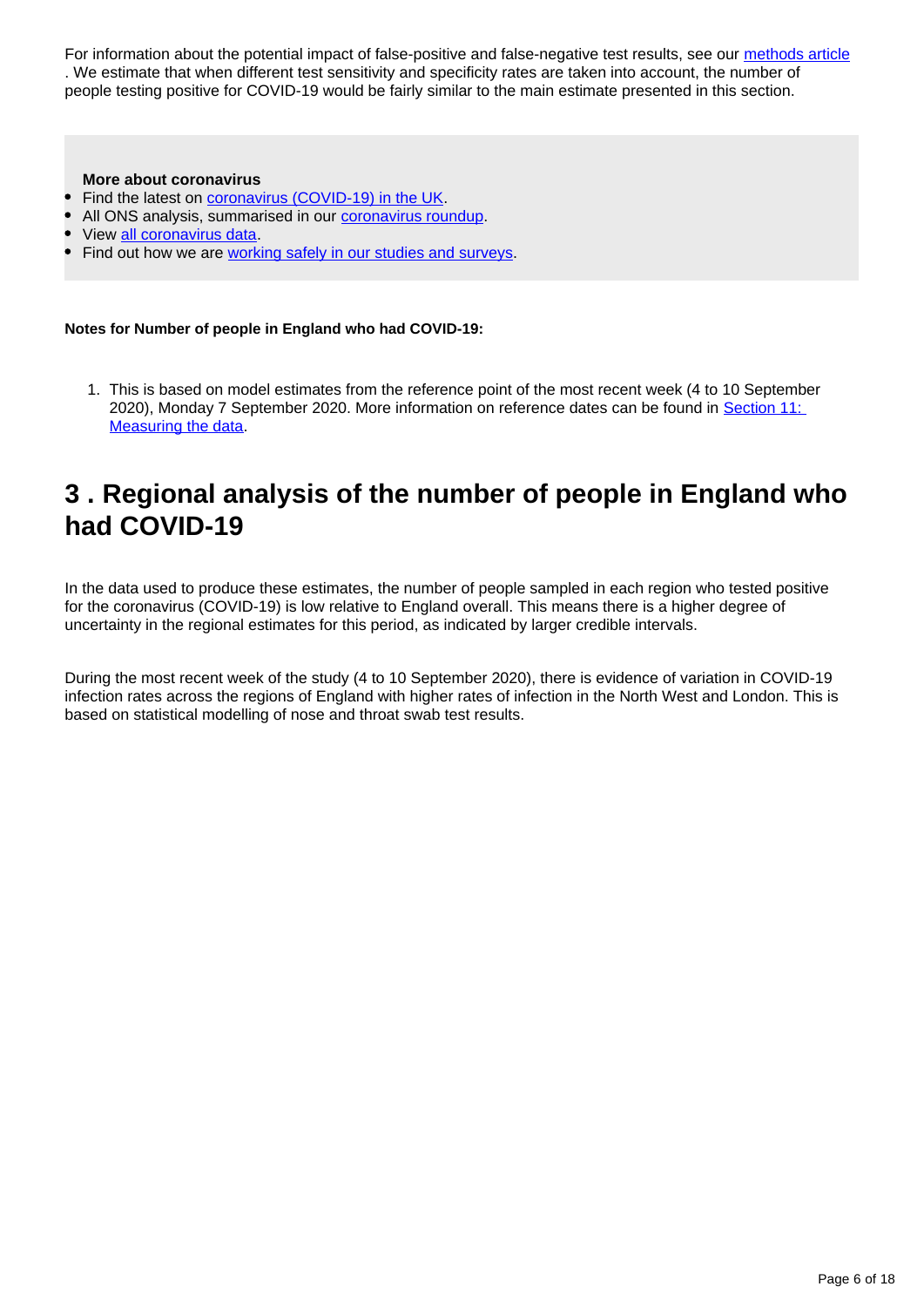#### **Figure 3: There is evidence of variation in the infection rates across regions**

**Estimated percentage of the population testing positive for the coronavirus (COVID-19) on nose and throat swabs across regions, England, 7 September 2020 (reference point of the most recent week from modelling)**

## Figure 3: There is evidence of variation in the infection rates across regions

Estimated percentage of the population testing positive for the coronavirus (COVID-19) on nose and throat swabs across regions, England, 7 September 2020 (reference point of the most recent week from modelling)



#### **Source: Office for National Statistics – Coronavirus (COVID-19) Infection Survey**

#### **Notes:**

- 1. All results are provisional and subject to revision.
- 2. These statistics refer to infections reported in the community, by which we mean private households. These figures exclude infections reported in hospitals, care homes and/or other institutional settings.

Looking at trends over time, from this survey there is evidence that the COVID-19 infection rates have increased in most regions, particularly the North West and London. It is likely that infection rates in all other regions have also increased except the South West and West Midlands. The percentage of people testing positive by region was calculated using a similar modelling approach to the national daily estimates in [Section 2: Number of people](https://www.ons.gov.uk/peoplepopulationandcommunity/healthandsocialcare/conditionsanddiseases/bulletins/coronaviruscovid19infectionsurveypilot/englandandwales18september2020#number-of-people-in-england-who-had-covid-19)  [in England who had COVID-19.](https://www.ons.gov.uk/peoplepopulationandcommunity/healthandsocialcare/conditionsanddiseases/bulletins/coronaviruscovid19infectionsurveypilot/englandandwales18september2020#number-of-people-in-england-who-had-covid-19)

The analysis is conducted over a six-week period, which means specific positive cases move into and then out of the sample. This causes variability between estimates over time, which is expected given the lower number of positive tests within each region, compared with England as a whole.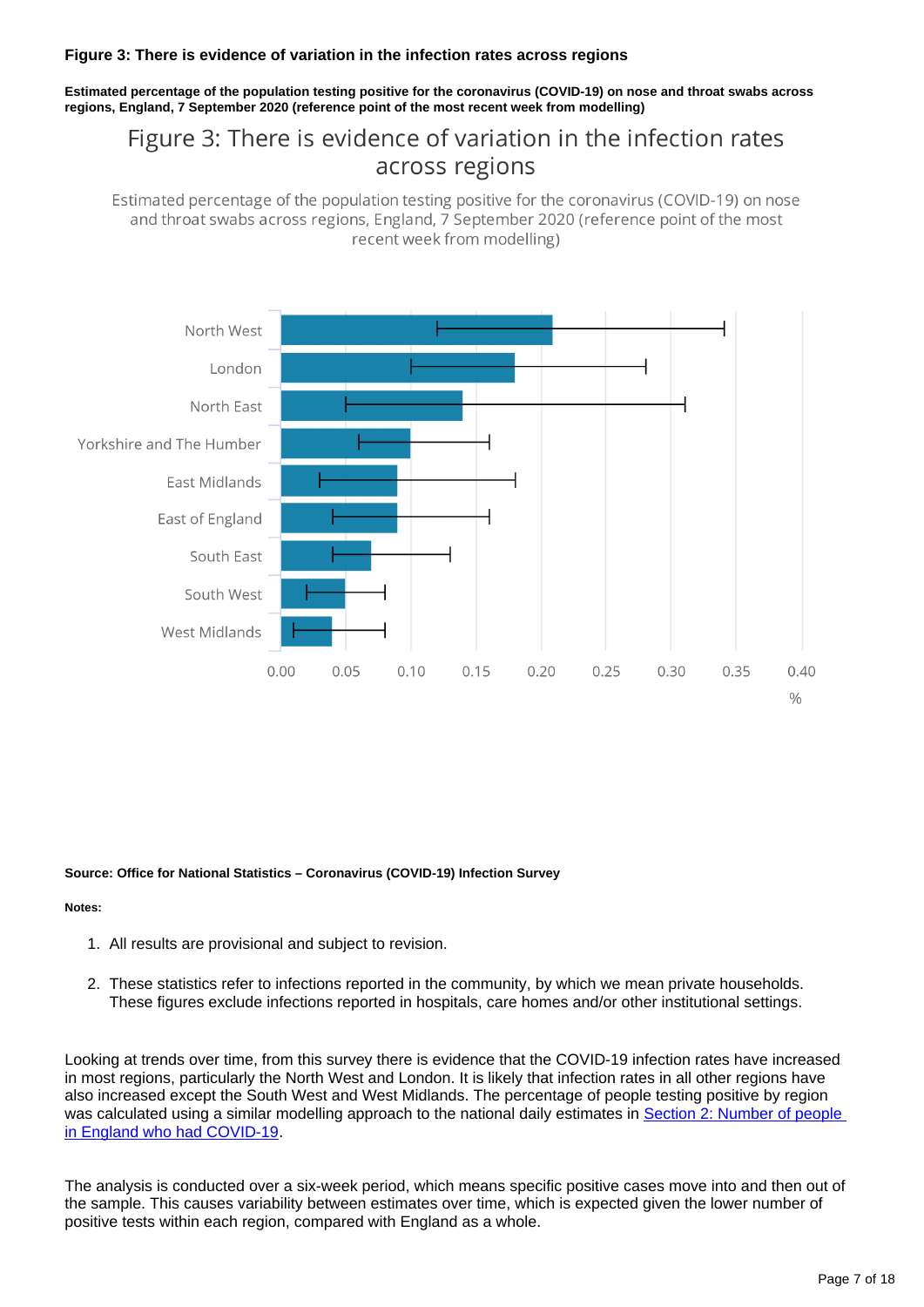#### **Figure 4: There is evidence that infection rates have increased in most regions, particularly the North West and London in recent weeks**

**Estimated percentage of the population testing positive for the coronavirus (COVID-19) on nose and throat swabs, daily, by region since 31 July 2020, England**

**Notes:**

- 1. All results are provisional and subject to revision.
- 2. These statistics refer to infections reported in the community, by which we mean private households. These figures exclude infections reported in hospitals, care homes and/or other institutional settings.

#### **Download this chart**

#### [.XLSX](https://www.ons.gov.uk/visualisations/dvc986/region/datadownload.xlsx)

## <span id="page-7-0"></span>**4 . Age analysis of the number of people in England who had COVID-19**

In recent weeks, there has been clear evidence of an increase in the number of people testing positive for the coronavirus (COVID-19) aged 2 to 11 years, 17 to 24 years and 25 to 34 years. Smaller increases are also evident in those aged 35 to 49 years and 50 to 69 years. Based on the latest data, for those aged 12 to 16 years we cannot determine with certainty the change in trend over time. This is based on statistical modelling of nose and throat swab test results.

In the data used to produce these estimates, the number of people sampled in some age groups who tested positive for COVID-19 is lower relative to England overall. This means there is a higher degree of uncertainty in estimates for some age groups over this period, as indicated by larger credible intervals.

#### **Figure 5: COVID-19 infection rates have increased most in younger age groups**

**Estimated percentage of the population testing positive for the coronavirus (COVID-19) on nose and throat swabs, daily, by age group since 23 July 2020, England**

- 1. All results are provisional and subject to revision.
- 2. These statistics refer to infections reported in the community, by which we mean private households. These figures exclude infections reported in hospitals, care homes and/or other institutional settings.
- 3. The modelled estimates are presented at the reference value for a region which is the East Midlands. This does not affect the overall trend over time, but estimated probabilities for other regions would vary in level.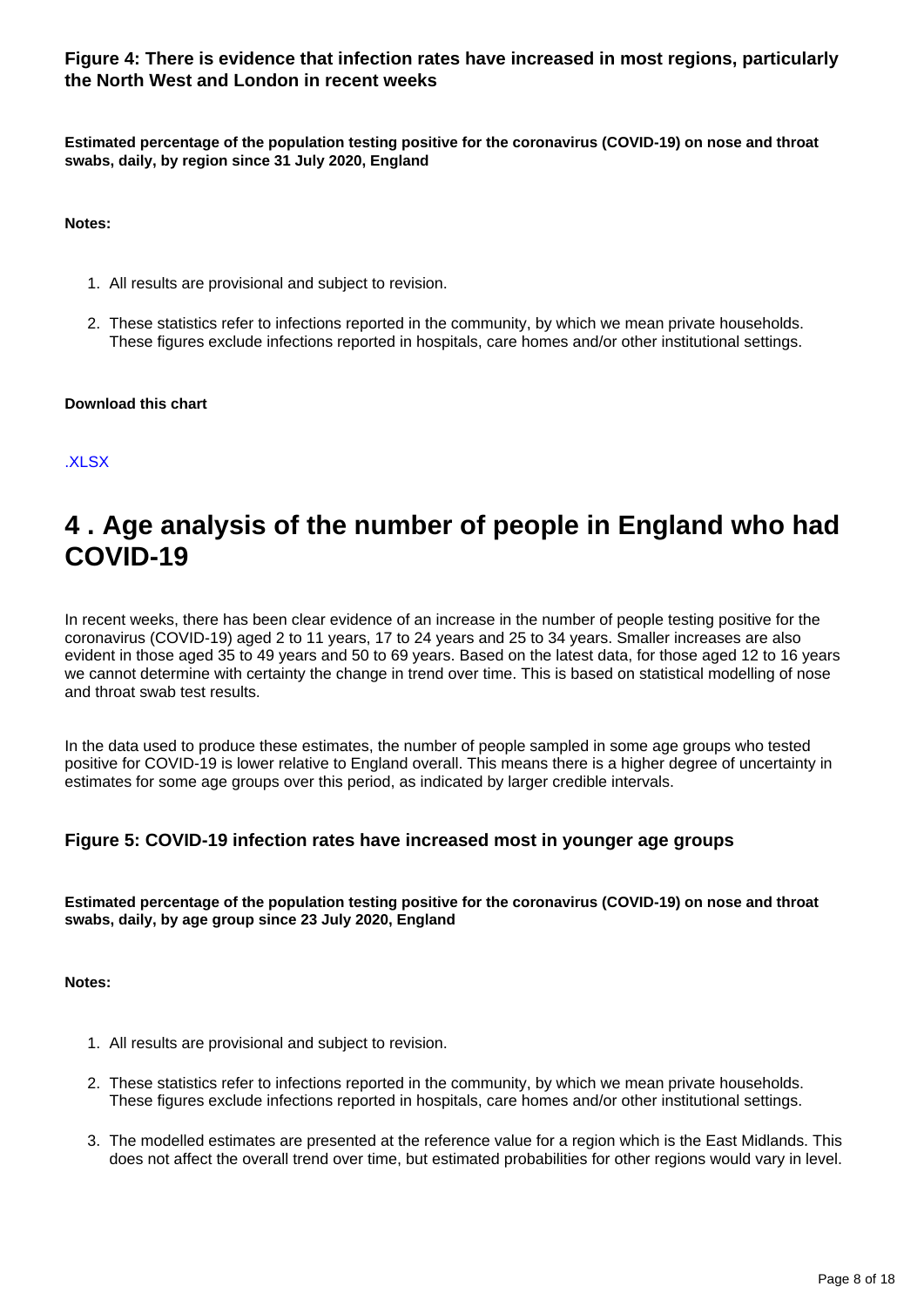## <span id="page-8-0"></span>**5 . Incidence rate in England**

Based on statistical modelling, we estimate that during the most recent week of the study (4 to 10 September 2020), there were 1.10 new infections per 10,000 people per day (95% credible interval: 0.77 to 1.51).<sup>1</sup> This equates to 6,000 new infections per day (95% credible interval: 4,200 to 8,300).

The official estimate shows that the incidence rate for England has increased in recent weeks.

The modelling used to calculate the incidence rate is a Bayesian model that is based on the same approach used for estimating the positivity rates in this bulletin. The model uses all swab test results to estimate the incidence rate of new infections for each different type of respondent (by age, sex and region) who tested negative when they first joined the study. It is made to be representative of the overall population using population data. More information on the [methodology of this approach](https://www.ons.gov.uk/peoplepopulationandcommunity/healthandsocialcare/conditionsanddiseases/methodologies/covid19infectionsurveypilotmethodsandfurtherinformation) is available.

We are continually refining the way we estimate incidence and continue to present the absolute numbers for transparency in the [dataset that accompanies this bulletin.](https://www.ons.gov.uk/peoplepopulationandcommunity/healthandsocialcare/conditionsanddiseases/datasets/coronaviruscovid19infectionsurveydata) As it takes time to process the swab tests, the amount of information available at the end of the time period decreases relative to the number of tests available in earlier periods. The increased uncertainty at the end of the time period is indicated by wider credible intervals.

#### **Figure 6: The incidence rate for England has increased in recent weeks**

**Estimated numbers of new infections with the coronavirus (COVID-19), England, based on tests conducted since 11 May 2020**

- 1. All results are provisional and subject to revision.
- 2. The break distinguishes between the latest six-week estimates and the earlier period. The earlier estimates will be updated periodically. Using data from only the most recent six weeks in the model enables us to continue to provide timely results.
- 3. This model does not control for household clustering, where multiple new cases derive from the same household.
- 4. Official reported estimates are plotted at a reference point believed to be most representative of the given week. Details of which day was used for each week can be found in the [dataset](https://www.ons.gov.uk/peoplepopulationandcommunity/healthandsocialcare/conditionsanddiseases/datasets/coronaviruscovid19infectionsurveydata) that accompanies this bulletin.
- 5. Modelled estimates include additional swab test results not available when the official reported estimates were produced.
- 6. Initial unweighted estimates covering the full study period to date are not included in the official reported estimates chart.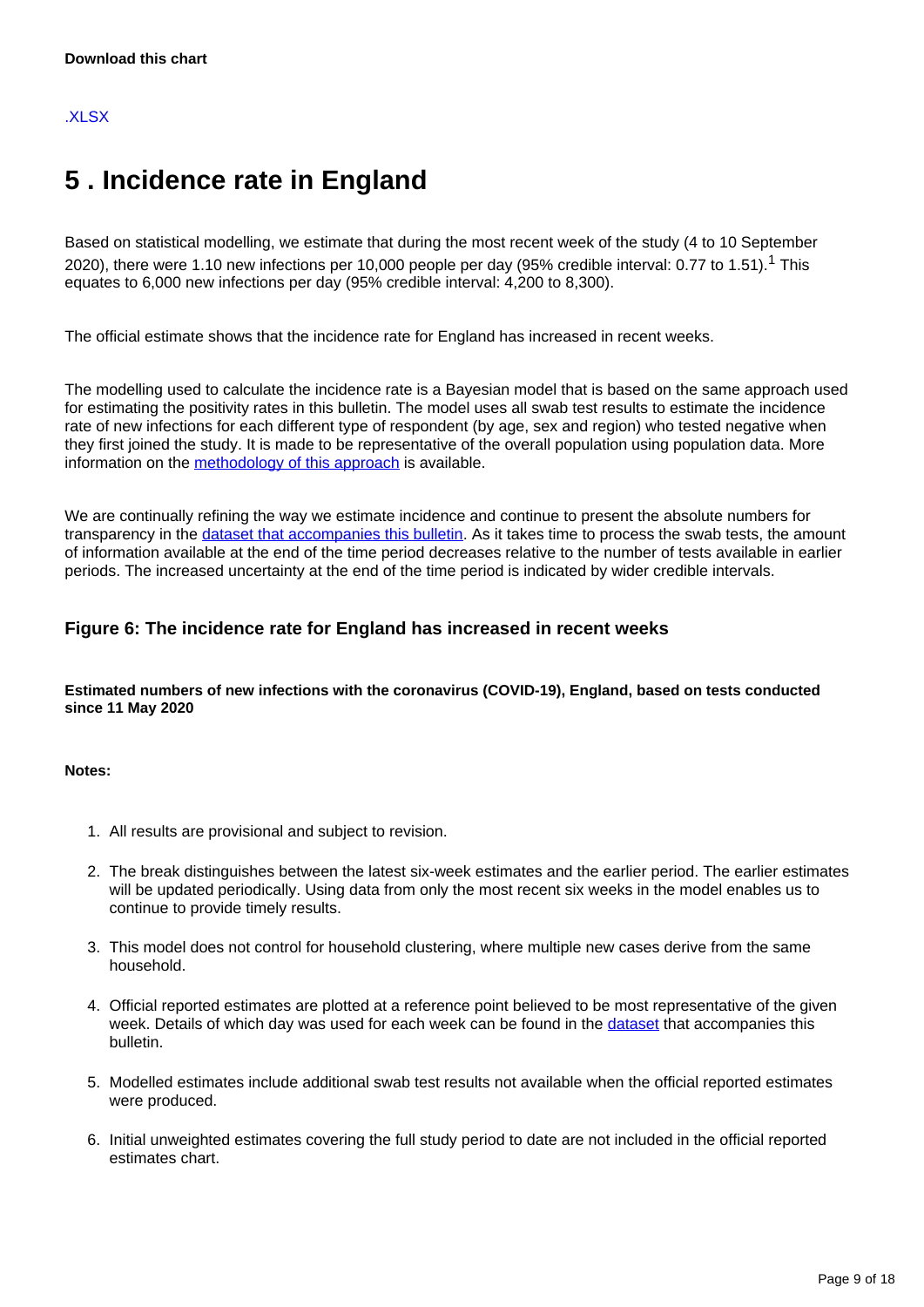[.XLSX](https://www.ons.gov.uk/visualisations/dvc986/incwrapper/datadownload.xlsx)

For context, we also present the incidence rate in non-overlapping 14-day periods, which are available in the [dataset that accompanies this bulletin](https://www.ons.gov.uk/peoplepopulationandcommunity/healthandsocialcare/conditionsanddiseases/datasets/coronaviruscovid19infectionsurveydata).

The incidence rates for households, which control for any household clustering in new infections, follow a similar trend as for people. These are based on 14-day non-overlapping period estimates. The household incidence rates can be found in the [dataset.](https://www.ons.gov.uk/peoplepopulationandcommunity/healthandsocialcare/conditionsanddiseases/datasets/coronaviruscovid19infectionsurveydata)

The incidence rate measures the occurrence of new cases of the coronavirus (COVID-19), and the calculation of this is defined in **[Section 10: Glossary](https://www.ons.gov.uk/peoplepopulationandcommunity/healthandsocialcare/conditionsanddiseases/bulletins/coronaviruscovid19infectionsurveypilot/englandandwales18september2020#glossary)**. The incidence rate is not the same as the reproduction rate (R), which is the average number of secondary infections produced by one infected person.

To calculate the estimated average number of people becoming newly infected per day, we multiply the daily incidence rate by the community population (see Coverage in [Section 11: Measuring the data\)](https://www.ons.gov.uk/peoplepopulationandcommunity/healthandsocialcare/conditionsanddiseases/bulletins/coronaviruscovid19infectionsurveypilot/englandandwales18september2020#measuring-the-data). We use the unrounded incidence rate to do this, so results will differ if calculated using the rounded estimates from the dataset.

#### **Notes for Incidence rate in England:**

1. This is based on model estimates from the reference point of the most recent week (4 to 10 September 2020), Friday 4 September 2020. More information on reference dates can be found in [Section 11:](https://www.ons.gov.uk/peoplepopulationandcommunity/healthandsocialcare/conditionsanddiseases/bulletins/coronaviruscovid19infectionsurveypilot/englandandwales18september2020#measuring-the-data)  [Measuring the data.](https://www.ons.gov.uk/peoplepopulationandcommunity/healthandsocialcare/conditionsanddiseases/bulletins/coronaviruscovid19infectionsurveypilot/englandandwales18september2020#measuring-the-data)

## <span id="page-9-0"></span>**6 . Number of people in Wales who had COVID-19**

During the most recent week of the study<sup>1</sup>, we estimate that 1,500 people in Wales had the coronavirus (COVID-19) (95% credible interval: 400 to 3,900). This equates to 0.05% (95% credible interval: 0.01% to 0.13%) of the population in Wales or around 1 in 2,000 people (95% credible interval: 1 in 8,200 to 1 in 800). Our modelling suggests that the number of COVID-19 cases in Wales is currently relatively stable. This is based on exploratory modelling of throat and nose swab results.

Because of a relatively small number of tests and a low number of positives in our sample, credible intervals are wide and therefore results should be interpreted with caution.

In Wales, the modelled estimates for the latest six-week period are based on 8,517 swab tests collected over this period. During these weeks, there were fewer than three positive swab tests.

#### **Figure 7: The most recent modelled estimate suggests the number of infections in Wales has remained relatively stable in recent weeks**

**Estimated percentage of the population in Wales testing positive for the coronavirus (COVID-19) on nose and throat swabs since 31 July 2020**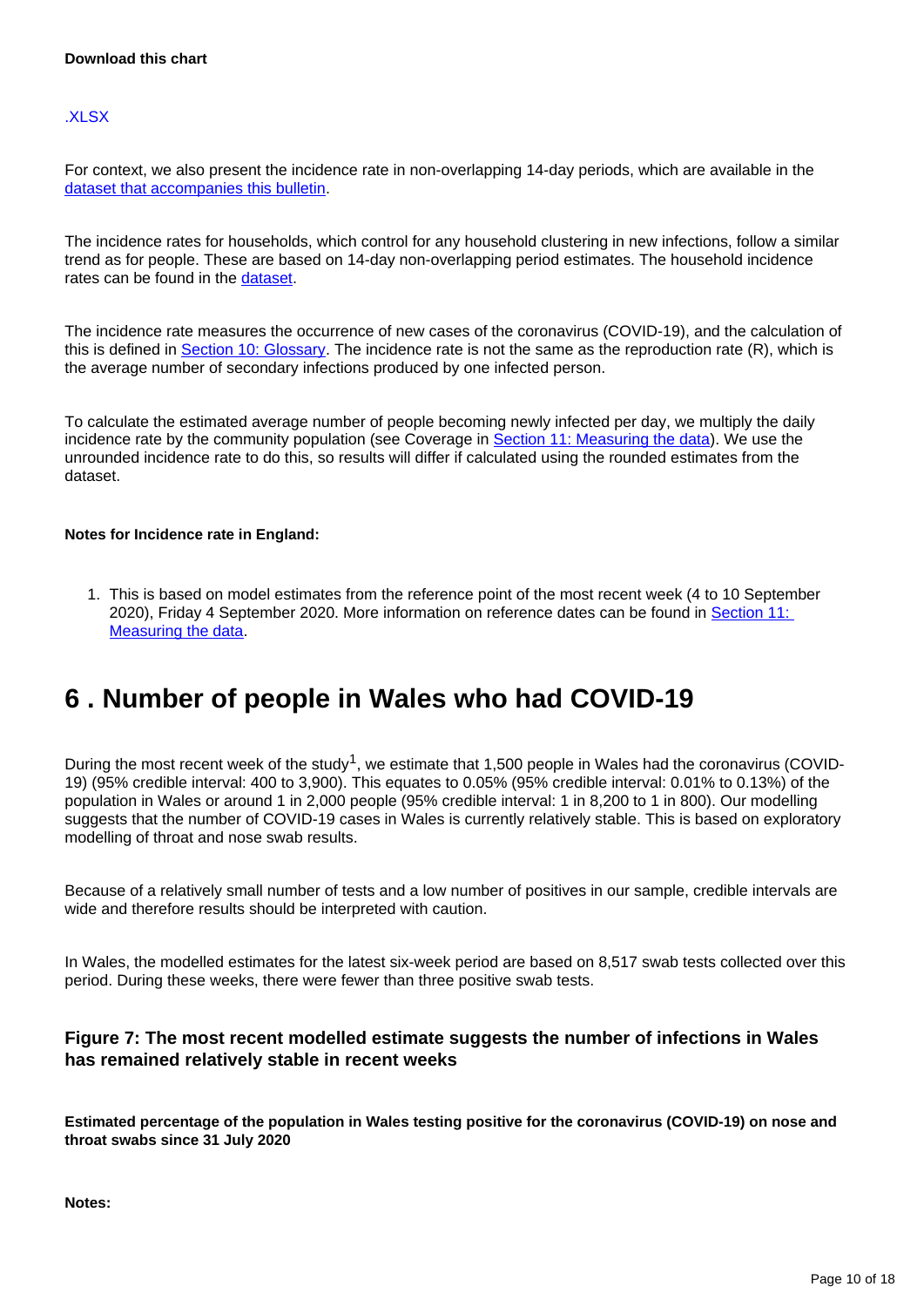- 1. These results are provisional and subject to revision.
- 2. All estimates are subject to uncertainty, given that a sample is only part of the wider population. The model used to provide these estimates is a Bayesian model: these provide 95% credible intervals. A credible interval gives an indication of the uncertainty of an estimate from data analysis. 95% credible intervals are calculated so that there is a 95% probability of the true value lying in the interval.
- 3. Official reported estimates are plotted at a reference point believed to be most representative of the given week. Details of which day was used for each week can be found in the [dataset](https://www.ons.gov.uk/peoplepopulationandcommunity/healthandsocialcare/conditionsanddiseases/datasets/coronaviruscovid19infectionsurveydata) that accompanies this bulletin.
- 4. Modelled estimates include all swab results that are available at the time the official estimates are produced. Additional swab tests that become available after this are included in subsequent models, meaning that modelled estimates can change slightly as additional data is included.

#### **Download this chart**

#### [.XLSX](https://www.ons.gov.uk/visualisations/dvc986/prvwaleswrapper/datadownload.xlsx)

The estimates for non-overlapping 14-day periods (which underpin our modelled official estimates) are presented in Figure 8 and the [dataset](https://www.ons.gov.uk/peoplepopulationandcommunity/healthandsocialcare/conditionsanddiseases/datasets/coronaviruscovid19infectionsurveydata) that accompanies this bulletin. These 14-day estimates are provided for context. While the [confidence intervals](https://www.ons.gov.uk/methodology/methodologytopicsandstatisticalconcepts/uncertaintyandhowwemeasureit#confidence-interval) for these estimates are overlapping, they show a similar trend to the modelled estimates in Figure 7: that the most recent estimate suggests the number of infections in Wales has remained relatively stable in recent weeks.

The percentage testing positive in Wales in the latest 14-day period (28 August to 10 September 2020) was 0.04% (95% confidence interval: 0.00% to 0.23%).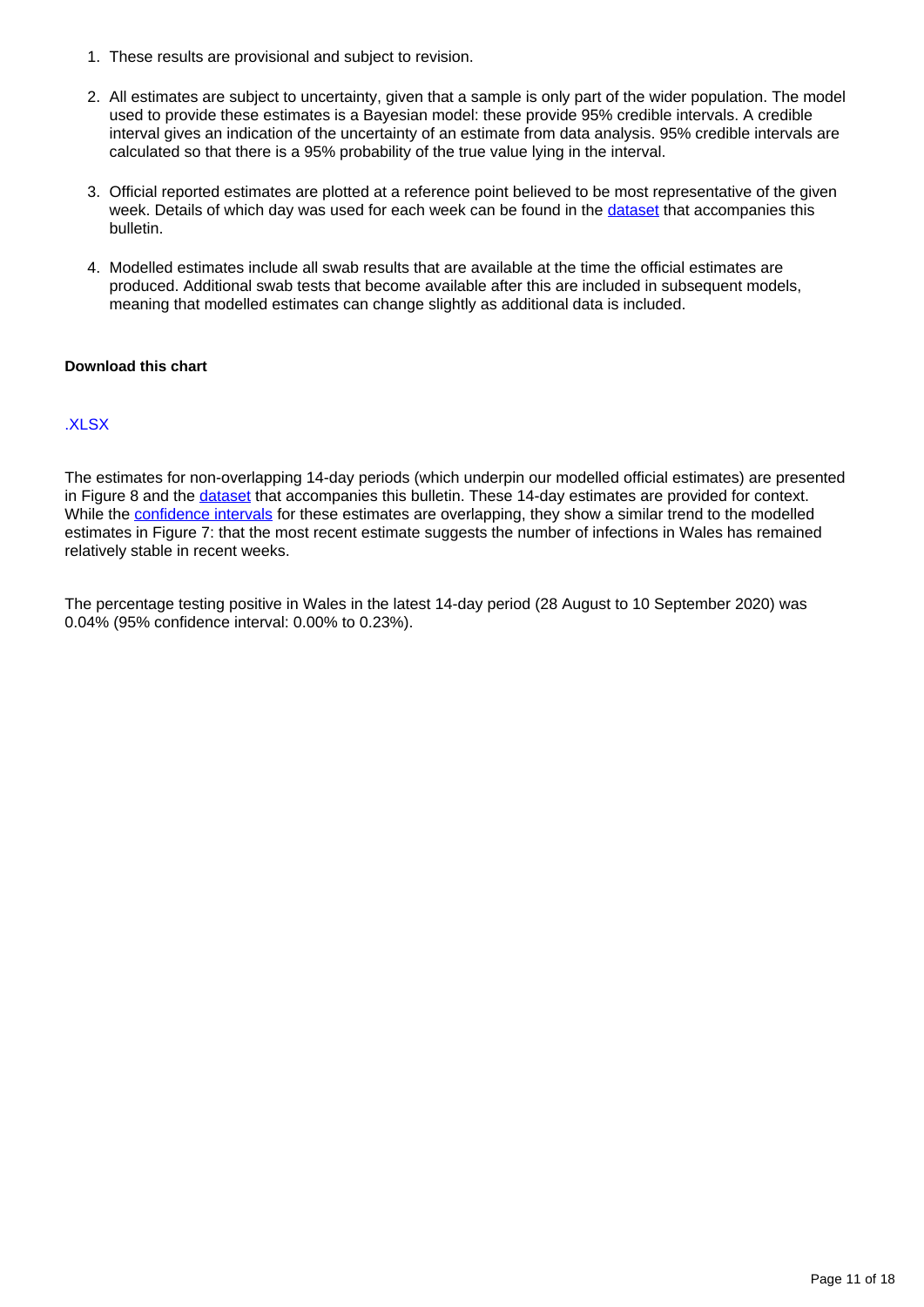**Figure 8: The weighted fortnightly estimate to 10 September (which underpins our modelled official estimates) suggests the percentage of people testing positive in Wales has remained relatively stable in recent weeks**

**Estimated percentage of the population in Wales testing positive for the coronavirus (COVID-19) by non-overlapping 14-day periods between 3 July and 10 September 2020**

Figure 8: The weighted fortnightly estimate to 10 September (which underpins our modelled official estimates) suggests the percentage of people testing positive in Wales has remained relatively stable in recent weeks



#### **Source: Office for National Statistics – COVID-19 Infection Survey**

#### **Notes:**

- 1. All results are provisional and subject to revision.
- 2. These statistics refer to infections reported in the community, by which we mean private households. These figures exclude infections reported in hospitals, care homes and/or other institutional settings.

#### **Notes for Number of people in Wales who had COVID-19:**

1. This is based on model estimates from the reference point of the most recent week (4 to 10 September 2020), Monday 7 September 2020. More information on reference dates can be found in [Section 11:](https://www.ons.gov.uk/peoplepopulationandcommunity/healthandsocialcare/conditionsanddiseases/bulletins/coronaviruscovid19infectionsurveypilot/englandandwales18september2020#measuring-the-data)  [Measuring the data.](https://www.ons.gov.uk/peoplepopulationandcommunity/healthandsocialcare/conditionsanddiseases/bulletins/coronaviruscovid19infectionsurveypilot/englandandwales18september2020#measuring-the-data)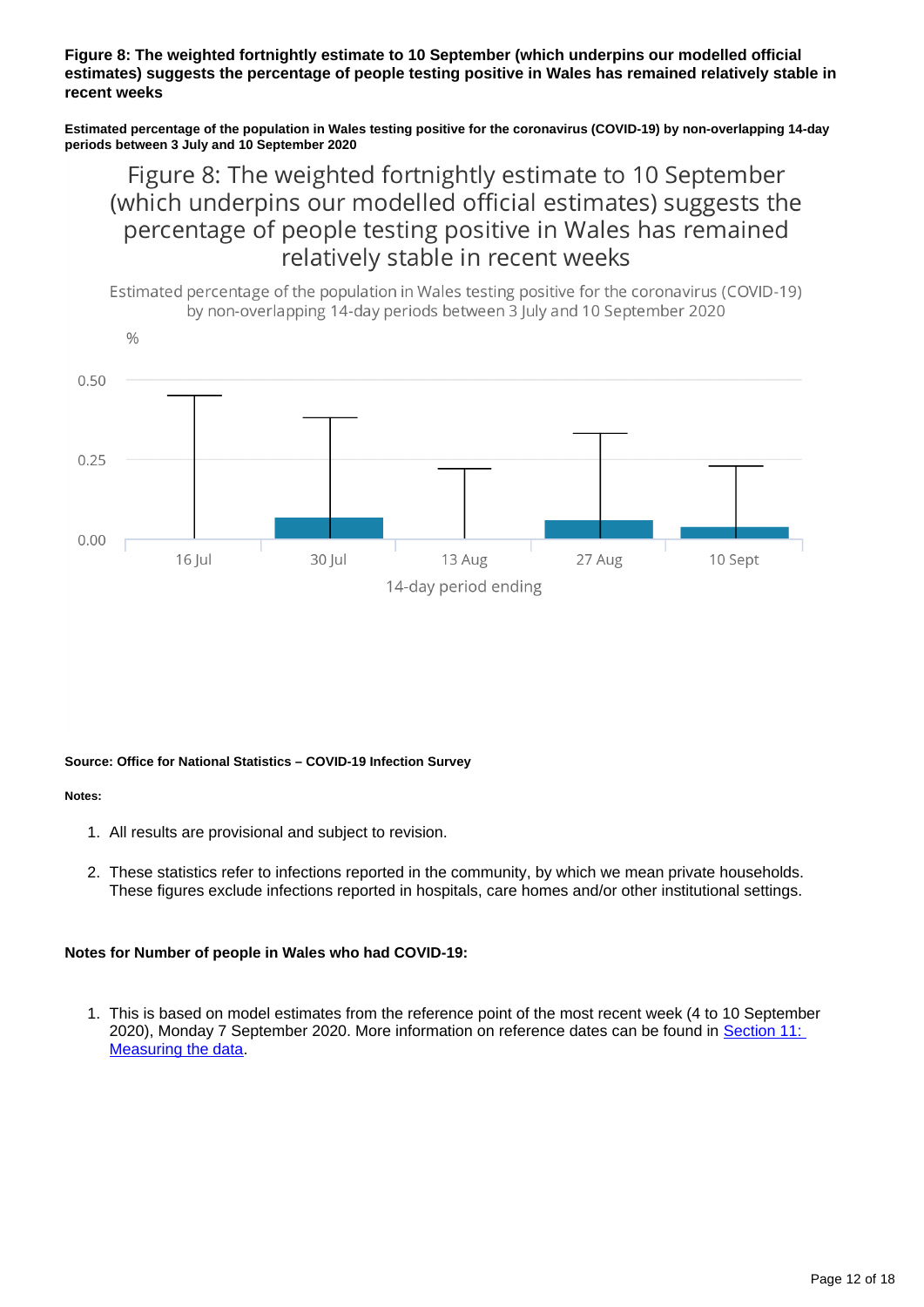## <span id="page-12-0"></span>**7 . Test sensitivity and specificity**

The estimates provided in [Section 2: Number of people in England who had COVID-19](https://www.ons.gov.uk/peoplepopulationandcommunity/healthandsocialcare/conditionsanddiseases/bulletins/coronaviruscovid19infectionsurveypilot/englandandwales18september2020#number-of-people-in-england-who-had-covid-19) are for the percentage of the private-residential population testing positive for the coronavirus (COVID-19), otherwise known as the positivity rate. We do not report the prevalence rate. To calculate the prevalence rate, we would need an accurate understanding of the swab test's sensitivity (true-positive rate) and specificity (true-negative rate).

While we do not know the true sensitivity and specificity of the test, as COVID-19 is a new virus, our data and related studies provide an indication of what these are likely to be. To understand the potential impact of falsepositives and false-negatives, we have estimated what the prevalence would be in two scenarios using different test sensitivity and the same specificity rates. The results of these scenarios show that when these estimated sensitivity and specificity rates are taken into account, the prevalence rate would be fairly similar to the main estimate presented in [Section 2: Number of people in England who had COVID-19.](https://www.ons.gov.uk/peoplepopulationandcommunity/healthandsocialcare/conditionsanddiseases/bulletins/coronaviruscovid19infectionsurveypilot/englandandwales18september2020#number-of-people-in-england-who-had-covid-19)

For this reason, we do not produce prevalence estimates for every analysis, but we will continue to monitor the impacts of sensitivity and specificity in future.

You can find more information on sensitivity and specificity in a paper written by the Office for National Statistics' [\(ONS'\) academic partners](https://www.medrxiv.org/content/10.1101/2020.07.06.20147348v1) and in our [methods article](https://www.ons.gov.uk/peoplepopulationandcommunity/healthandsocialcare/conditionsanddiseases/methodologies/covid19infectionsurveypilotmethodsandfurtherinformation#test-sensitivity-and-specificity).

## <span id="page-12-1"></span>**8 . COVID-19 Infection Survey data**

[Coronavirus \(COVID-19\) Infection Survey](https://www.ons.gov.uk/peoplepopulationandcommunity/healthandsocialcare/conditionsanddiseases/datasets/coronaviruscovid19infectionsurveydata) Dataset | Released 18 September 2020 Latest findings from the pilot phase of the Coronavirus (COVID-19) Infection Survey, England and Wales.

## <span id="page-12-2"></span>**9 . Collaboration**

The Coronavirus (COVID-19) Infection Survey analysis was produced by the Office for National Statistics (ONS) in collaboration with our research partners at the University of Oxford, the University of Manchester, Public Health England (PHE) and Wellcome Trust. Of particular note are:

- Sarah Walker University of Oxford, Nuffield Department for Medicine: Professor of Medical Statistics and Epidemiology and Study Chief Investigator
- Koen Pouwels University of Oxford, Health Economics Research Centre, Nuffield Department of Population Health: Senior Researcher in Biostatistics and Health Economics
- Thomas House University of Manchester, Department of Mathematics: Reader in mathematical statistics

## <span id="page-12-3"></span>**10 . Glossary**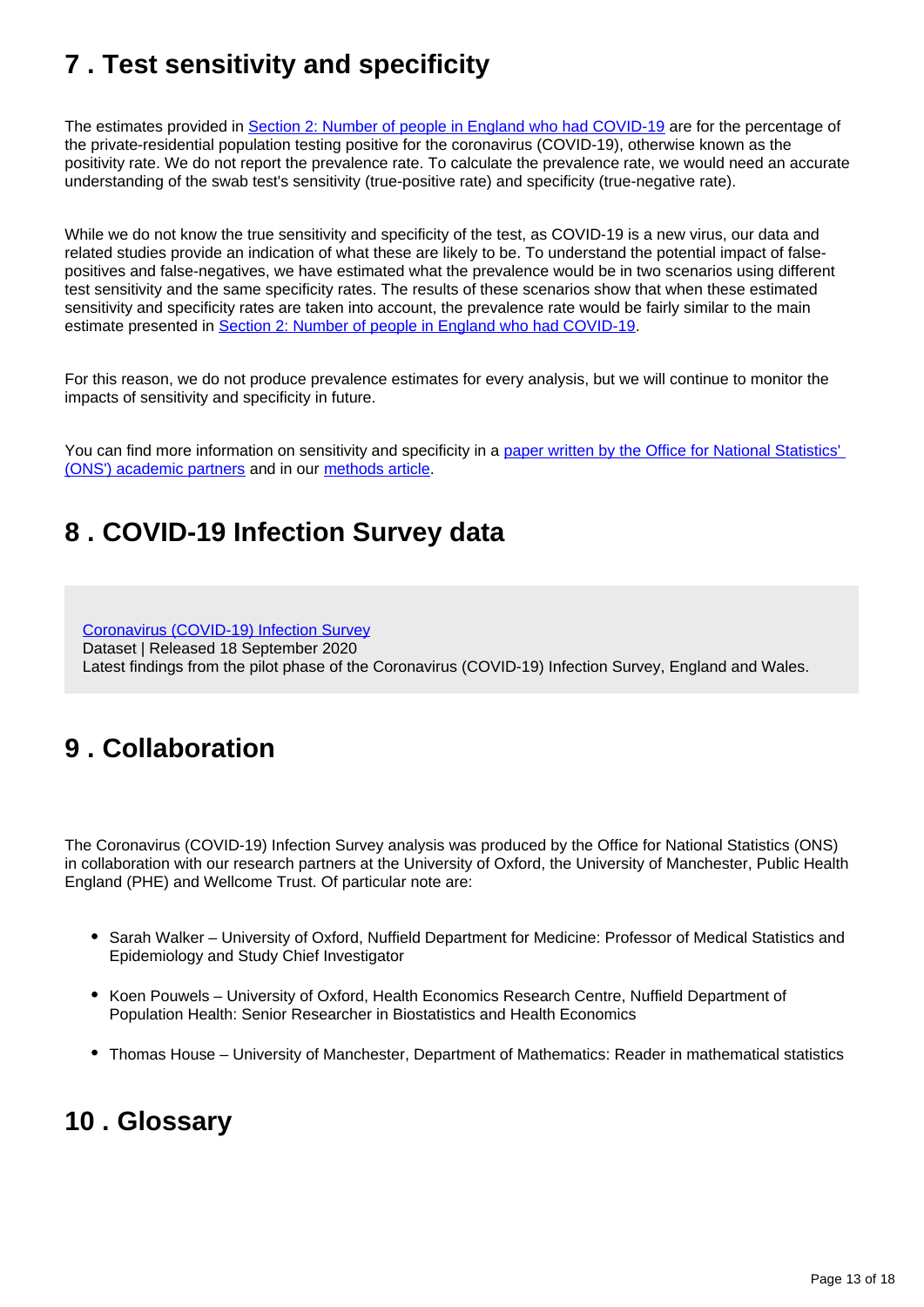## **Community**

In this bulletin, we refer to the number of coronavirus (COVID-19) infections within the community. Community in this instance refers to private households, and it excludes those in hospitals, care homes or other institutional settings.

### **Confidence interval**

A confidence interval gives an indication of the degree of uncertainty of an estimate, showing the precision of a sample estimate. The 95% confidence intervals are calculated so that if we repeated the study many times, 95% of the time the true unknown value would lie between the lower and upper confidence limits. A wider interval indicates more uncertainty in the estimate. For more information, see our methodology page on statistical [uncertainty](https://www.ons.gov.uk/methodology/methodologytopicsandstatisticalconcepts/uncertaintyandhowwemeasureit).

### **Credible interval**

A credible interval gives an indication of the uncertainty of an estimate from data analysis. 95% credible intervals are calculated so that there is a 95% probability of the true value lying in the interval.

### **False-positives and false-negatives**

A false-positive result occurs when the tests suggest a person has COVID-19 when in fact they do not. By contrast, a false-negative result occurs when the tests suggest a person does not have COVID-19 when in fact they do. For more information on false-positives and false-negatives, see our [methods article](https://www.ons.gov.uk/peoplepopulationandcommunity/healthandsocialcare/conditionsanddiseases/methodologies/covid19infectionsurveypilotmethodsandfurtherinformation#test-sensitivity-and-specificity).

### **Incidence rate**

The incidence rate is an estimate of how often new cases of COVID-19 occur over a given period of time. In our study, it is calculated by dividing the number of times a person has a positive test for the first time in the study, having first tested negative, by the total time everyone is in the study. We include the time people are in the study between successive negative tests for those who never have a positive test and the time up to halfway (or maximum of seven days, whichever is later) between their last negative and first positive test for those that have a positive test. This reflects the fact that we do not actually know when a person first becomes positive, only when we tested them. People who are positive when they join the study are not included in this calculation.

## <span id="page-13-0"></span>**11 . Measuring the data**

Data presented in this bulletin come from the Coronavirus (COVID-19) Infection Survey, which looks to identify the percentage of the population testing positive for COVID-19 and whether they have symptoms or not. The survey helps track the current extent of infection and transmission of COVID-19 among the population as a whole.

This section of the bulletin provides a short summary of the study data and data collection methods. Our [methodology article](https://www.ons.gov.uk/peoplepopulationandcommunity/healthandsocialcare/conditionsanddiseases/methodologies/covid19infectionsurveypilotmethodsandfurtherinformation) provides further information around the survey design, how we process data and how data are analysed. The [study protocol](https://www.ndm.ox.ac.uk/covid-19/covid-19-infection-survey/protocol-and-information-sheets) specifies the research for the study.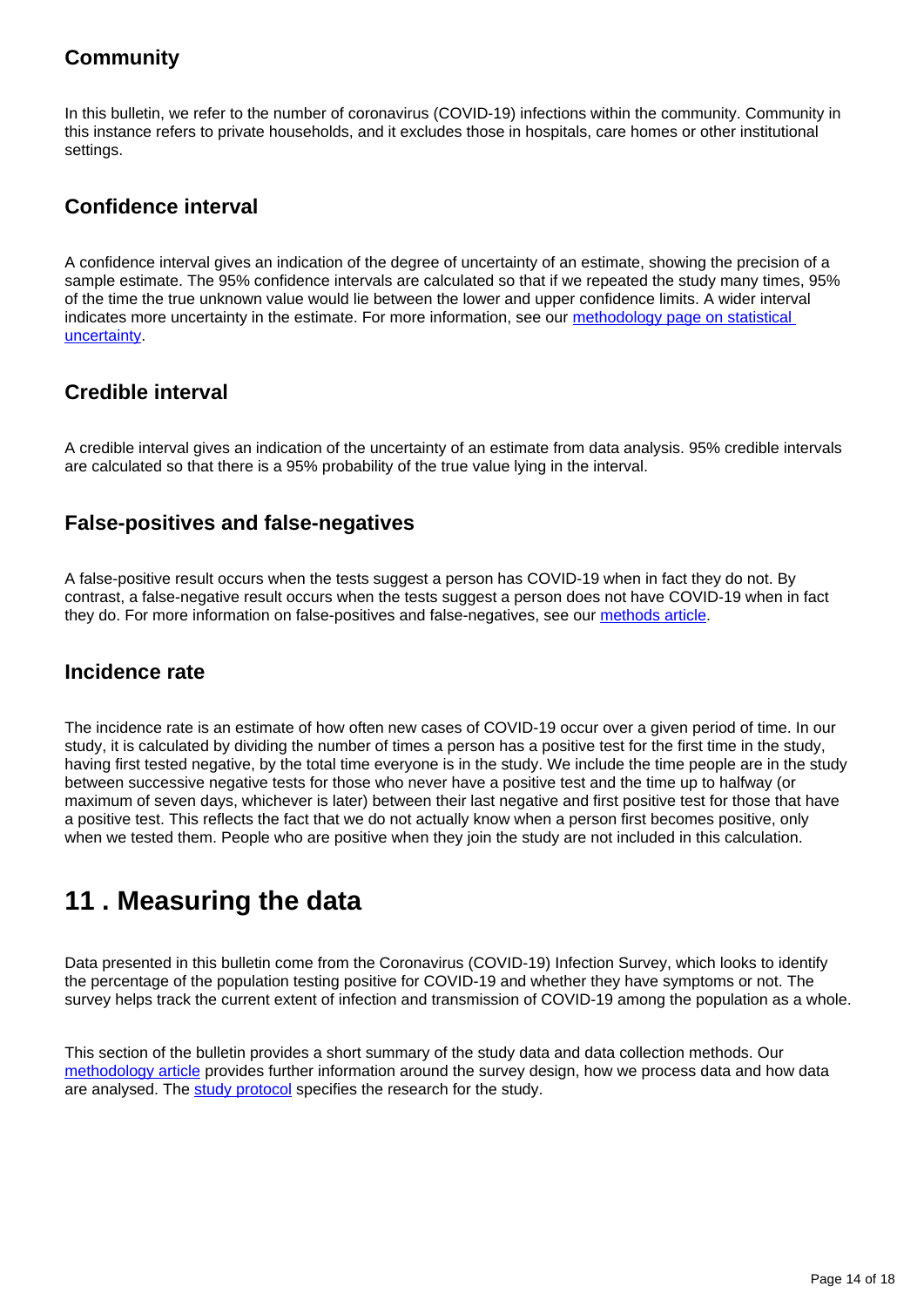### **Reference dates**

We aim to provide the estimates of positivity rate and incidence that are most timely and most representative of each week. We decide the most recent week we can report on based on the availability of test results for visits that have already happened, accounting for the fact that swabs have to be couriered to the labs, tested and results returned. On most occasions the reference data align perfectly but sometimes this is not feasible. This week, the reference week falls between 4 to 10 September 2020.

Within the most recent week, we provide an official estimate for positivity rate and incidence based on a reference point from the modelled trends. For positivity rates, we can include all swab test results, even from the most recent visits. Therefore, although we are still expecting further swab test results from the labs, there are sufficient data for the official estimate for positivity to be based on a reference point after the start of the reference week. To improve stability in our modelling while maintaining relative timeliness of our estimates we are reporting our official estimates based on the midpoint of the reference week. This week, the reference day for positivity rates is Monday 7 September 2020.

The calculation of incidence uses time between two tests; so, for example, a participant who was last seen two weeks ago and is not due their next visit for another two weeks only contributes to the model up to two weeks ago. Our official estimates of incidence are therefore based on the first day of the reference week. This week, the reference day for incidence was Friday 4 September 2020. The model includes all information up to 10 September (the end of the reference week), and people who tested negative on a test between 10 and 12 September are included as negative up to 10 September.

### **Response rates**

At the start of the pilot study we invited 20,276 households in England to take part, of which 10,330 have enrolled as of 10 September. In responding households, there are 22,300 eligible people. The likelihood of enrolment decreases over time and response rate information for those initially asked to take part at the start of the survey can be considered as relatively final.

We expanded our sampling at the end of May and again at the end of July. The number of households invited to participate in the survey in this expansion in England, as of 10 September, was 543,812, of which 69,402 have enrolled. In responding households, there are 153,245 eligible people. We are significantly expanding the infection survey to 400,000 people in England, making it the UK's largest study tracking COVID-19 in the general population. Response rates cannot be regarded as final response rates to the survey since those who are invited are not given a time limit in which to respond.

The number of households invited to participate in the survey in Wales, as of 10 September, was 6,665, of which 1,981 have enrolled. In responding households, there are 4,189 eligible people.

Response rates for England are found in Table 4 of the [dataset](https://www.ons.gov.uk/peoplepopulationandcommunity/healthandsocialcare/conditionsanddiseases/datasets/coronaviruscovid19infectionsurveydata) that accompanies this bulletin. Initial response rates for Wales are in Table 6. We provide response rates separately for the different sampling phases of the study.

### **Coverage**

Survey fieldwork for the pilot study began in England on 26 April 2020. Survey fieldwork in Wales began on 29 June, and since 7 August we have reported headline figures for Wales. The survey has also begun in Northern Ireland, and we will publish estimates for Northern Ireland when we have a sufficiently large sample. We are working with authorities to set up the survey in Scotland.

Only private residential households, otherwise known as the target population in this bulletin, are included in the sample. People in hospitals, care homes and other institutional settings are not included.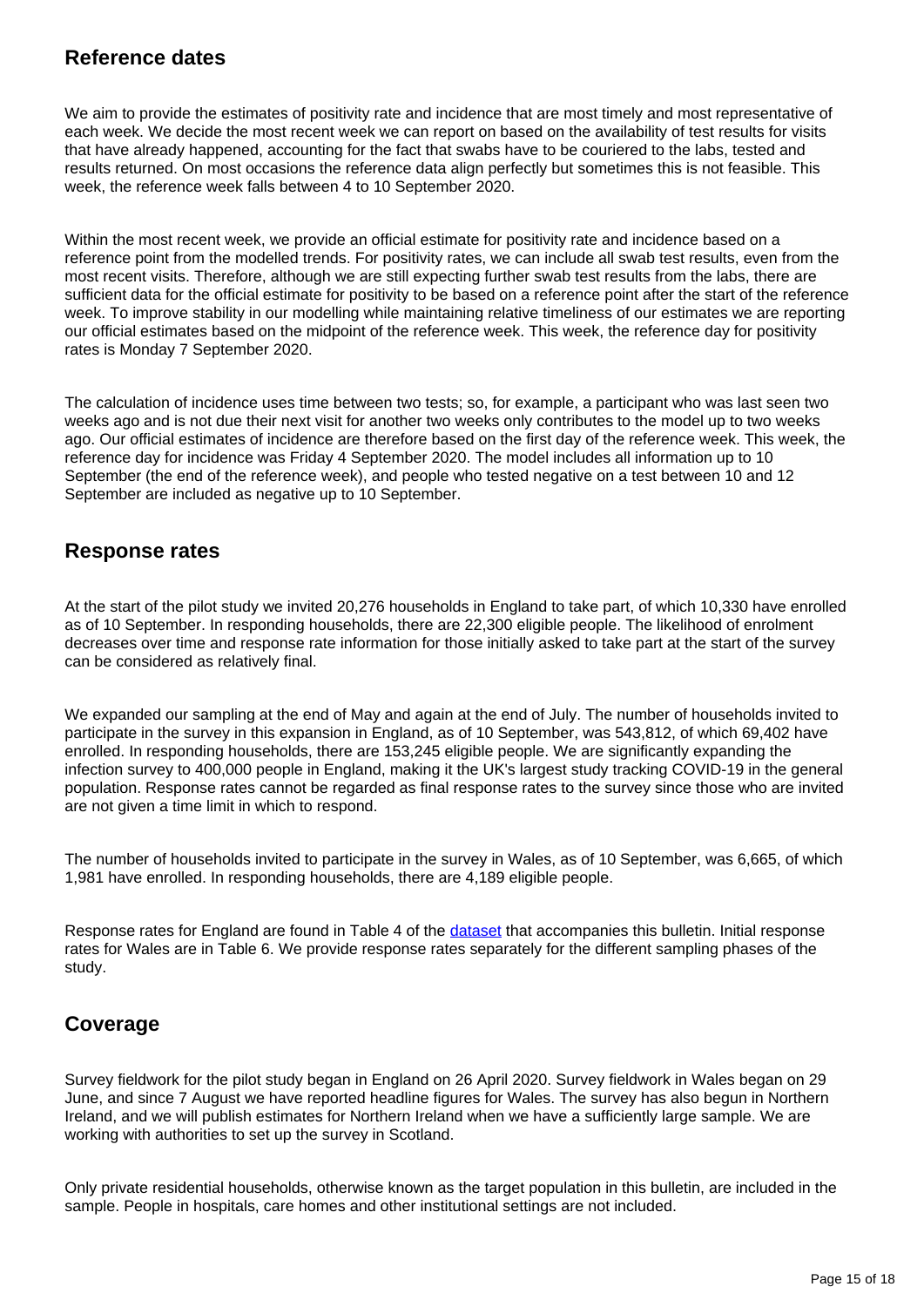The overall target population for England used in this study is 54,628,600. The overall target population for Wales used in the study is 3,059,461.

## **Analysing the data**

All estimates presented in this bulletin are provisional results. As swabs are not necessarily analysed in date order by the laboratory, we have not yet received test results for all swabs taken on the dates included in this analysis. Estimates may therefore be revised as more test results are included.

This is a pilot study where the analysis is developed at pace, and these quality enhancements may lead to minor changes in estimates, for example, the positive test counts across the study period.

We are giving increasing prominence to the weighted estimates to ensure we are giving appropriate visibility to all available indicators.

### **Other studies**

This study is one of a number of studies that look to provide information around the coronavirus pandemic within the UK.

#### **Department of Health and Social Care (DHSC) data, UK**

Public Health England (PHE) present data on the [total number of laboratory-confirmed cases in England,](https://www.gov.uk/government/publications/national-covid-19-surveillance-reports) which capture the cumulative number of people in England who have tested positive for COVID-19. Equivalent data for [Wales,](https://public.tableau.com/profile/public.health.wales.health.protection#!/vizhome/RapidCOVID-19virology-Public/Headlinesummary) [Scotland](https://www.gov.scot/publications/coronavirus-covid-19-daily-data-for-scotland/) and [Northern Ireland](https://app.powerbi.com/view?r=eyJrIjoiZGYxNjYzNmUtOTlmZS00ODAxLWE1YTEtMjA0NjZhMzlmN2JmIiwidCI6IjljOWEzMGRlLWQ4ZDctNGFhNC05NjAwLTRiZTc2MjVmZjZjNSIsImMiOjh9) are also available. These statistics present all known cases of COVID-19, both current and historical. The large sample size means it is possible to [present known cases at local authority](https://coronavirus.data.gov.uk/#category=ltlas&map=rate)  [level.](https://coronavirus.data.gov.uk/#category=ltlas&map=rate)

Each nation of the UK has a [testing and tracing](https://www.gov.uk/government/publications/nhs-test-and-trace-statistics-england-25-june-to-1-july-2020) system. These ensure that anyone who develops symptoms of COVID-19 can quickly be tested to find out if they have the virus. Some nations also include targeted asymptomatic testing of NHS and social care staff and care home residents. Additionally, it helps trace close recent contacts of anyone who tests positive for COVID-19 and, if necessary, notify them that they must selfisolate.

In comparison with PHE data and NHS Test and Trace data, the statistics presented in this bulletin take a representative sample of the community population (those in private residential households), including people who are not otherwise prioritised for testing. This means that we can estimate the number of people in the community population with COVID-19 who do not report any evidence of symptoms.

### **COVID Symptom Study (ZOE app and King's College London), UK**

The [COVID Symptom Study app](https://covid.joinzoe.com/) allows users to log their health each day, including whether or not they have symptoms of COVID-19. The study aims to predict which combination of symptoms indicate that someone is likely to test positive for COVID-19. The app was developed by the health science company ZOE with data analysis conducted by King's College London. Anyone over the age of 18 years can download the app and take part in the study. Respondents can report symptoms of children.

The study estimates the total number of people with symptomatic COVID-19 and the daily number of new cases of COVID-19 based on app data and swab tests taken in conjunction with the Department of Health and Social Care (DHSC). The study investigates the "predictive power of symptoms", and so the data do not capture people who are infected with COVID-19 but who do not display symptoms.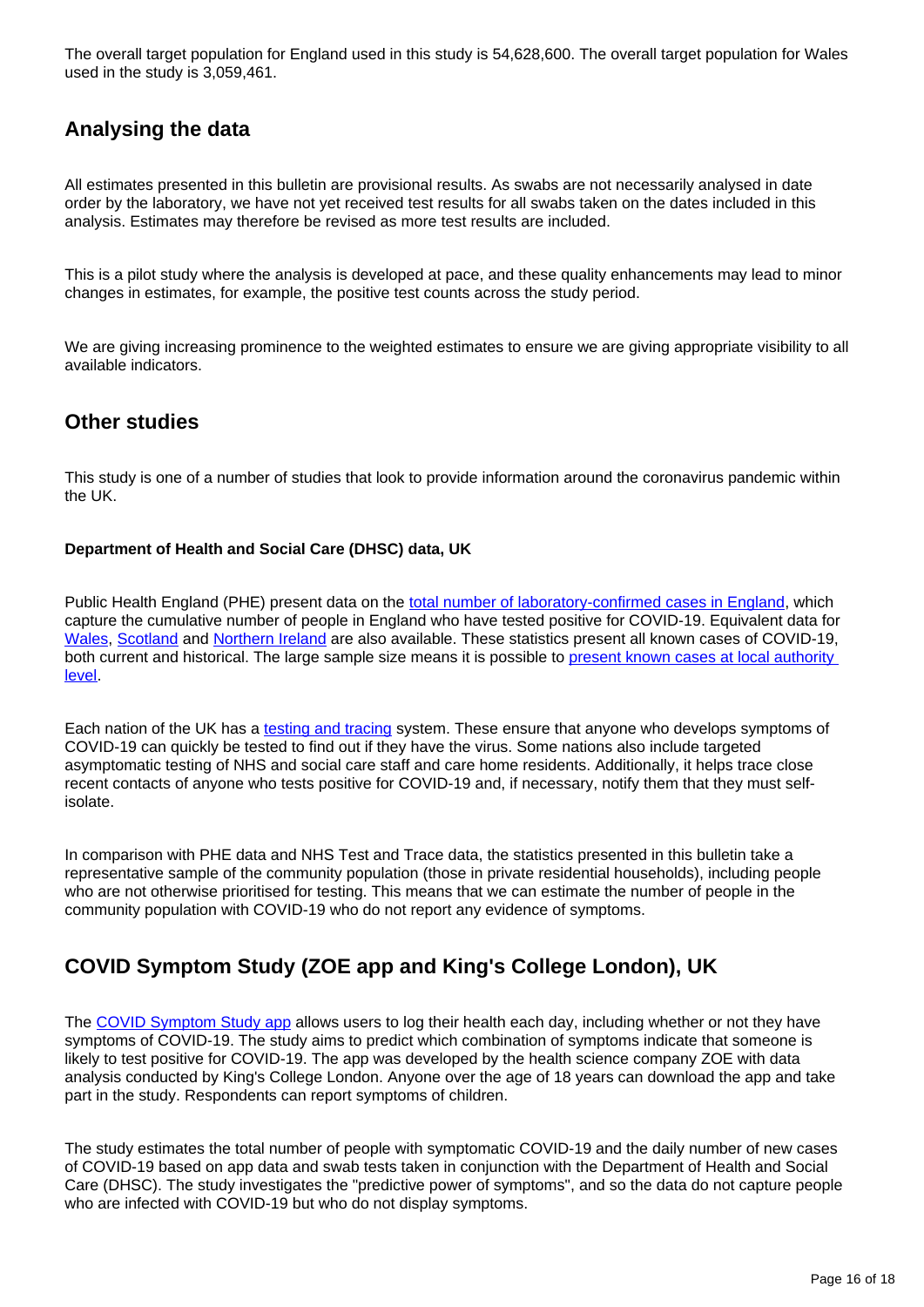Unlike the data presented in this bulletin, the COVID Symptom Study is not a representative sample of the population. It is reliant on app users and so captures only some cases in hospitals, care homes and other communities where few people use the app. To account for this, the model adjusts for age and deprivation when producing UK estimates. The larger sample size allows for [detailed geographic breakdown.](https://covid.joinzoe.com/data)

### **Real-time Assessment of Community Transmission-1 and -2 (REACT-1 and -2), England**

Like our study, the [Real-time Assessment of Community Transmission-1 \(REACT-1\)](https://www.medrxiv.org/content/10.1101/2020.09.11.20192492v2) survey involves taking swab samples to test for COVID-19 antigens to estimate the prevalence and transmission of the virus that causes COVID-19 in the community. The study currently involves around 120,000 participants aged five years and above, selected from a random cross-section sample of the general public from GP registration data, which allows for more detailed geographic breakdowns of infection rates than are currently possible within our study. Trends in infection by characteristics, such as age, sex, ethnicity, symptoms and key worker status, are also possible through the study. The REACT-2 study uses a finger prick test to generate data for antibody analysis.

One of the main differences from our COVID-19 Infection Survey is that the REACT surveys do not require followup visits, as the study is interested primarily in prevalence at a given time point. Consequently, the incidence rate cannot be calculated from the REACT studies. It is also important to note that blood samples in the REACT-2 study are self-administered, rather than taken by a trained nurse, phlebotomist or healthcare assistant.

### **Other antibody estimates**

PHE also publish an estimate of the [prevalence of antibodies in the blood](https://www.gov.uk/government/publications/national-covid-19-surveillance-reports/sero-surveillance-of-covid-19) in England using blood samples from healthy adult blood donors. PHE provide estimates by region and currently do not scale up to England. Estimates in this bulletin and those published by PHE are based on different tests; PHE estimates are based on testing using the Euroimmun assay method, while blood samples in our survey are tested for antibodies by research staff at the University of Oxford using a novel ELISA. For more information about the antibody test used in this bulletin, see the [COVID-19 Infection Survey protocol.](https://www.ndm.ox.ac.uk/protocol-and-information-sheets)

In addition, the REACT study, led by Imperial College London, uses antibody finger-prick tests to track past infections and monitor the progress of the pandemic, and the [estimates have been published.](https://www.imperial.ac.uk/news/201893/largest-study-home-coronavirus-antibody-testing/) Estimates in this bulletin and the REACT study use different tests and different methods, for example, the REACT estimates are based on self-administered and self-read finger prick tests, whereas tests in this survey are carried out by a trained nurse, phlebotomist or healthcare assistant.

### **Next steps**

This edition of the bulletin presents headline analysis of the overall number of people infected with COVID-19, the regional positivity rate and the incidence rate. We provide headline figures once a week, to give regular, concise and high-quality information on COVID-19 within the community.

Our recent release, [Coronavirus \(COVID-19\) Infection Survey: characteristics of people testing positive for](https://www.ons.gov.uk/peoplepopulationandcommunity/healthandsocialcare/conditionsanddiseases/articles/coronaviruscovid19infectionsinthecommunityinengland/characteristicsofpeopletestingpositiveforcovid19inenglandaugust2020)  [COVID-19 in England, August 2020](https://www.ons.gov.uk/peoplepopulationandcommunity/healthandsocialcare/conditionsanddiseases/articles/coronaviruscovid19infectionsinthecommunityinengland/characteristicsofpeopletestingpositiveforcovid19inenglandaugust2020), offers more detailed analysis, including further exploration of the characteristics of those with COVID-19, such as age, sex, ethnicity, working location and occupation.

We are significantly expanding the infection survey to 400,000 people in England, making it the UK's largest study tracking COVID-19 in the general population. We have begun this expansion by increasing the sample size in local authorities of interest in the North West, Yorkshire and The Humber, and London. For more information, please see the Office for National Statistics (ONS) expansion [press notice,](https://www.ons.gov.uk/news/news/newinsightintocovid19tobegainedfromhugeboosttonationaltestingstudyledbytheofficefornationalstatistics) released on 18 August 2020.